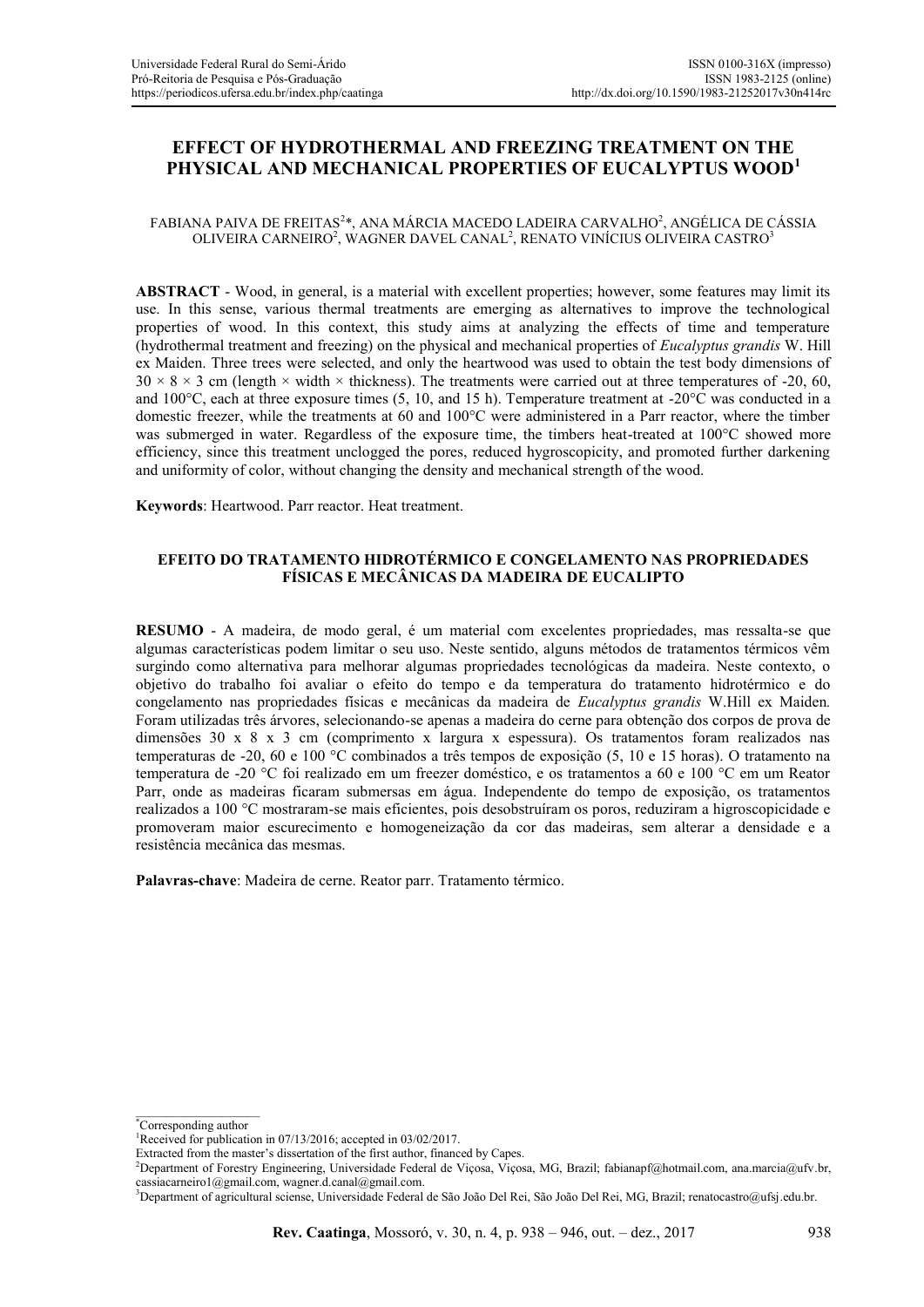### **INTRODUCTION**

Total cultivated forests in Brazil cover an area of 7.74 million ha, the majority of which are *Eucalyptus* sp. plantations with more than 5.1 million ha (IBÁ, 2015). These plantations make Brazil one of the largest producers of eucalyptus in the world. Eucalyptus use in the solid wood industry is emerging, yet its potential is limited by the effects of rapid growth: dimensional instability, anisotropy, heterogenic coloring, cracking, and collapsing from the unfolding and drying processes.

In this context, thermal treatment appears to be an alternative for improving some technologic proprieties of the wood. This method requires exposure of the wood to adverse treatment conditions involving temperature, time, pressure, and work atmosphere, searching the improvement of its quality for different uses. It is worth mentioning that thermal treatment can cause alterations in the physical, chemical and mechanical proprieties of eucalyptus by degrading and/or altering the structure of the main chemical components of the wood (cellulose, hemicellulose, and lignin) (RODRIGUES, 2009).

Until recently, chemical treatment methods have been developed mainly in the European continent: like the *Finnish ThermoWood®* method (Finland - VTT), in which the basic principle is the exposure of wood to steam; the *French Rectification* and *Bois Perdure* methods (France), that consists of exposing wood to nitrogen and hot air; and the *Oil Heat Treatment* method (Germany – MENZ HOLZ), in which the wood is immersed in hot oil, mainly of vegetable origin (MILITZ, 2002; RODRIGUES, 2009).

Another treatment method is the pre-freezing of wood, which has been tested in its industrial process (GIOVANELLA; MUNIZ, 2010). According to Illic (1999), pre-freezing may reduce defects during drying, increase the drying rate, and also reduce retractability due to the tensions generated in the cell walls owing to the freezing and expansion of water.

It is noted that hydrothermal treatment does not require the use of acids; it is thus unnecessary to work with highly corrosion-resistant reactors, reducing the costs of the process (RUIZ et al., 2013). Once thermally treated, the wood may be used for coatings, floors, decks, indoor and outdoor furniture, fences, musical instruments, doors, and windows.

Therefore, independent of the thermal treatment type, a temperature-based treatment seems to be an alternative method for increasing value and improving some of the wood's intrinsic characteristics and appearance, in a species whose use is limited owing to its unwanted coloration.

The objective of this study is to evaluate the effects of time and temperature of hydrothermal treatment and freezing on the physical and mechanical proprieties of *Eucalyptus grandis* W. Hill ex Maiden wood.

## **MATERIAL AND METHODS**

Wood precedence, processing and treatment

Three trees of a *Eucalyptus grandis* clone were utilized*,* approximately 15 years old and with a median diameter at breast height (DBH) of approximately 30 cm. The subject trees were taken from a population located at the Zootechnics Departament of Universidade Federal de Viçosa- MG. A five m section of the lower trunk was used. From each log, three planks, three centimeters thick and embracing only of heartwood, eliminating the pith and the sapwood, were taken. From the planks specimen with dimensions of 30 ´ 8 ´ 3 cm (length ´ width ´ thickness, respectively) were obtained (Figure 1).



**Figure 1**. Schematics of the material obtainment: selection of three trees, demarcation of the heart region, plank extraction and test specimen production with dimensions of  $30 \times 8 \times 3$  cm (length  $\times$  width  $\times$  thickness, respectively).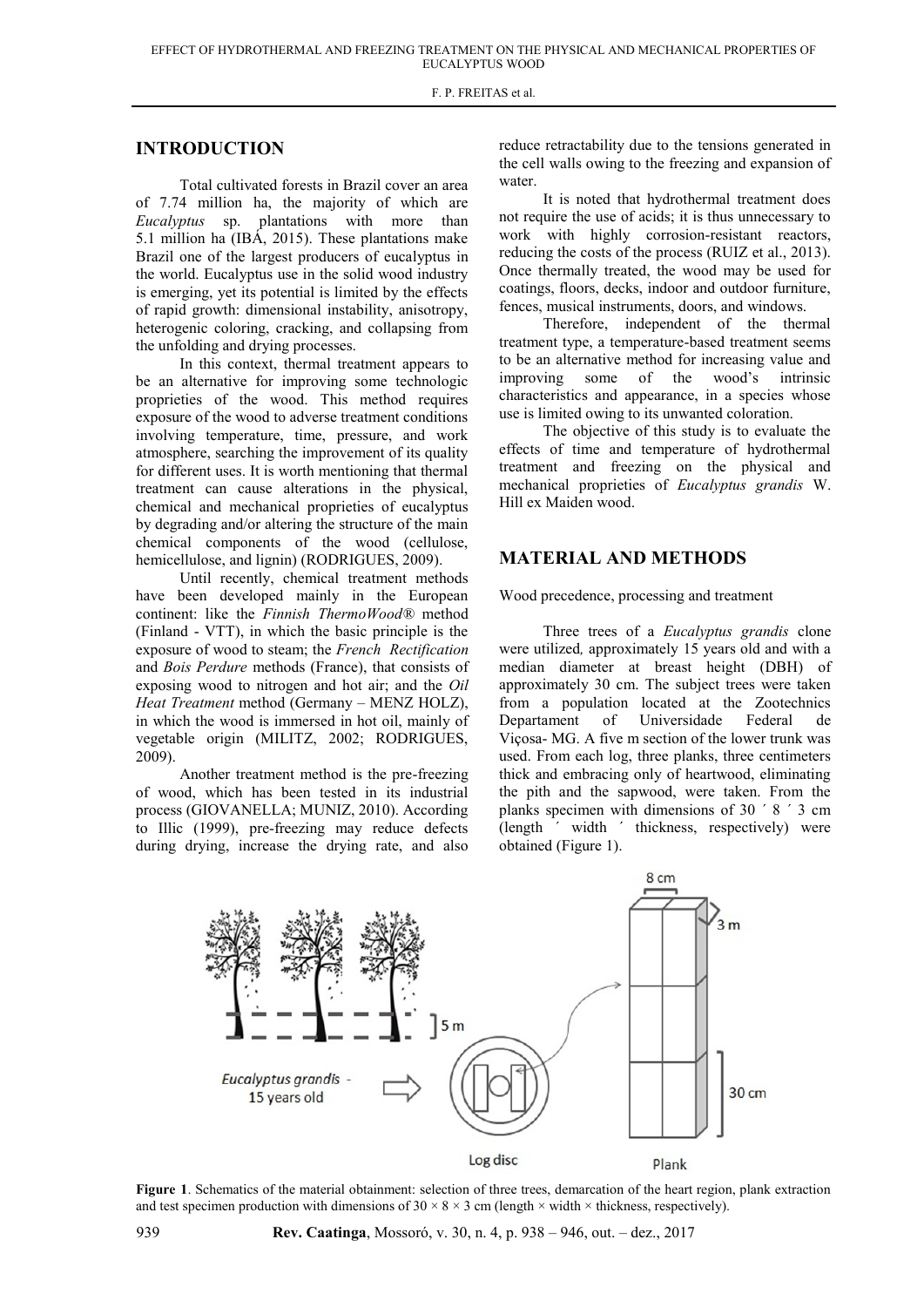The wood was exposed to two treatment conditions: freezing and wet, or hydrothermal, treatment. For freezing, the wood was exposed to -20°C in a domestic freezer for 5, 10, and 15 h. For the hydrothermal treatment, the wood was submerged in water in a digester (Parr Reactor, equipped with a heat exchanger - Parr 4848M). In this reactor, the wood was exposed to 60 and 100°C temperatures, also for 5, 10, and 15 h.

In each treatment, six specimens were used, all with an initial humidity of approximately 74%. After the treatment period, the specimens were removed from the freezer, and the resulting water from the hydrothermal process was drained for the material removal.

The specimens were next maintained at room temperature for 7 d. After this period, they were put in a climatic chamber at  $23 \pm 0.5^{\circ}$ C and  $65 \pm 1\%$ relative humidity, until constant mass was reached, for later characterization (CARVALHO, 2015).

Scanning electron microscope and colorimetrical proprieties

Only the treatments with longer exposure time (15 hours), and the control were selected to illustrate the effects of treatment temperatures. For the scanning electron microscopy (SEM), cuts in the transversal planes of the specimen were made. Each wood treatment block was cut into 30 samples,  $2.5 \times 2.5 \times 1.0$  cm, then fixed in aluminum stubs with carbon glue. They were next metalized with gold for two minutes on a vacuum sputter with argon. For the visualization, a vacuum scanning electron microscope with nitrogen was used.

For the colorimetrical analysis the CIE-L\* a\*b\* system (Commission Internacional de L' Eclaraige) (CARVALHO et al., 2014), was employed. This is an efficient system for wood color determination using colorimeters or spectrophotometers. Three readings along the surface of each wood piece were taken using a colorimeter.

### Physical and chemical properties

The basic density of the wood and the equilibrium humidity were obtained according to the Brazilian Regulation Standard – NBR 11941, Brazilian Association of Technical Standards - ABNT (2003) and NBR 7190, ABNT (1997).

To test compression parallel to the fibers, static flexion, and retractability (tangential, radial, longitudinal), the procedures established by the Technological Research Center – IPT (1956) were used. This procedure was selected because the limitations of wood thickness prevented specimen preparation in the dimensions specified in the NBR 7190, ABNT (1997) standard.

### Statistical analysis

The experiment was prepared according to a completely randomized design (CRD) in a factorial scheme comprised of three temperatures (-20, 60, and 100°C) at three exposure times (5, 10, and 15 h) with six repetitions, for a total of nine treatments, in addition to the control, for a total of 60 sample units.

The data were submitted to variance analysis (ANOVA). When a significant effect was observed, the average results were compared using the Tukey test. Each treatment was compared to the control using the Dunnett test. For each case, 95% probability was required.

### **RESULTS AND DISCUSSION**

Scanning electron microscopy and colorimetrical properties

It was observed that in the longer exposure time (15 h), the hydrothermal treatments (C and D) promoted partial clearances in the vessel elements, probably due to the solubilization of tyloses in hot water, independent of temperature (Figure 2). The water-soluble wood constituents are mainly salts or inorganic minerals, sugars, and polysaccharides of low molar mass (MORAIS; NASCIMENTO; MELO, 2005). The wood pore clearance is important because it can increase permeability, and also positively influence the drying process, therefore decreasing defects and raising the drying tax, making it more economic.

For the wood treated in freezing conditions (Figure 2. (B)) there was no observable clearance of the vessels. When the wood is exposed to negative temperatures, it is disposed to internal collapse with water expansion, which may cause an increase in permeability (TAIZ; ZEIGER, 2006). In addition, depending on the treatment conditions, this may cause losses in mechanical resistance.

Variance analyses indicate that all the colorimetrical parameters were influenced by the treatment, and only for the L parameter (luminosity) was there significant correlation between time and temperature. For all other values (a-tom and b-saturation) there were only isolated effects due to temperature (Tables 2, 3 and 4).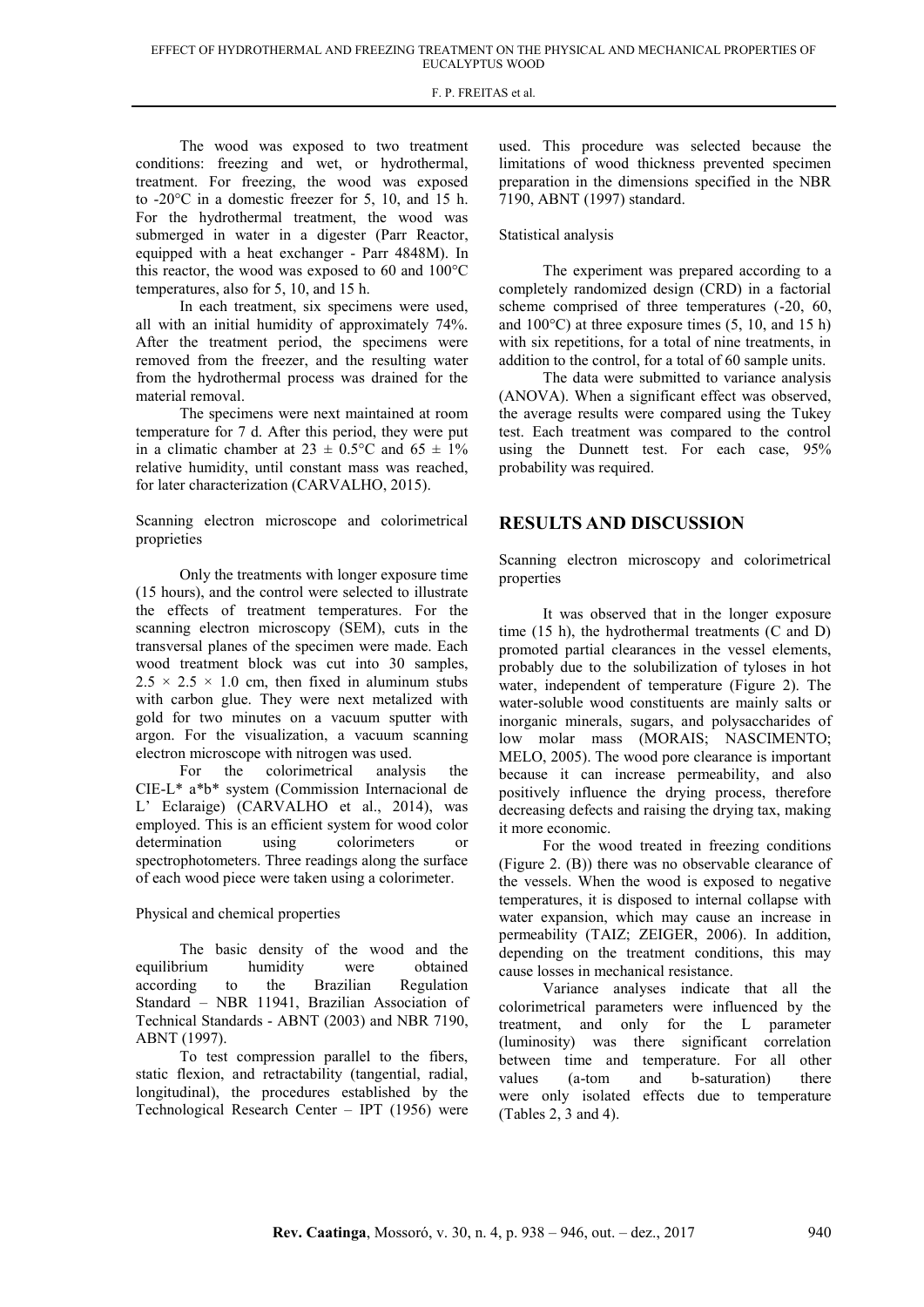#### EFFECT OF HYDROTHERMAL AND FREEZING TREATMENT ON THE PHYSICAL AND MECHANICAL PROPERTIES OF EUCALYPTUS WOOD

F. P. FREITAS et al.



**Figure 2**. *Eucalyptus grandis* W. Hill ex Maiden control surface area (A), treatment at -20°C (B), treatment at 60°C (C), and treatment at 100°C (D), after 15 exposure hours.

**Table 1**. Average values of the L parameter (Luminosity) of *Eucalyptus grandis* for temperature (-20, 60 and 100°C) and wood exposure time (5, 10 and 15 h).

| Temperature $(^{\circ}C)$ |                           | Time (hours)              |                         |         |
|---------------------------|---------------------------|---------------------------|-------------------------|---------|
|                           | 5                         | 10                        | 15                      | Average |
| $-20$                     | $67.64$ Aa <sup>n.s</sup> | $68.08$ Aa <sup>n.s</sup> | 69.41 Aa <sup>n.s</sup> | 68.38   |
| 60                        | 69.70 Aa <sup>n.s</sup>   | 67.67 Aa <sup>n.s</sup>   | 69.34 Aa <sup>n.s</sup> | 68.90   |
| 100                       | 59.52 Ba*                 | 53.87 Bb <sup>*</sup>     | 52.47 Bb <sup>*</sup>   | 55.29   |
| Average                   | 65.62                     | 63.20                     | 63.74                   |         |
| Control                   | 67.80                     |                           |                         |         |

Average values followed by the same superscript letters among columns (exposure time) and capital letters among rows (temperature) do not differ. Non-significant differences are indicated by "and"\*" indicates significant differences between the average values and the control.

Independent of treatment time, it was observed that the higher the temperature, the lower the L value, which indicates lower wood luminosity and thus increased darkening (Table 1). It is notable that only the wood treated at 100°C significantly affected the exposure time, with the L value considerably greater for the 5 h exposure. The average value of L observed on wood treated at 100°C, independent of exposure time, was significantly lower than values observed for the

control, due to greater darkening of the wood and. The other treatments did not differ significantly from the control.

The chromatic coordinate "a" represents the red matrix. The greater its value, the closer to red on the color spectrum; lower values indicate color closer to green. According to Table 1, only the treatments at 60°C differed from the other, presenting a lower average value of the chromatic coordinate "a". Those also differed from the control.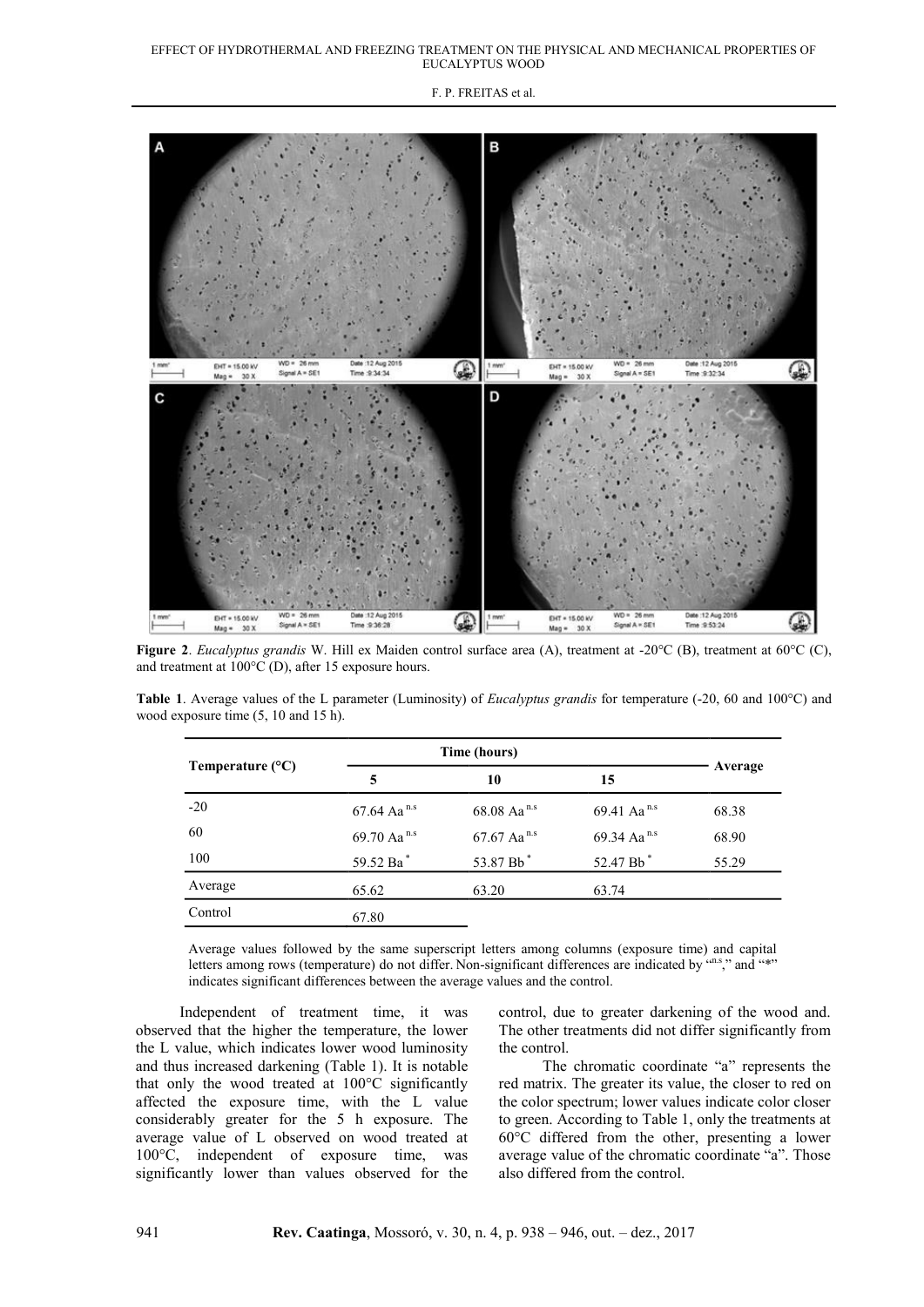| Temperature $(^{\circ}C)$ |               | Time (hours)  |                      |         |
|---------------------------|---------------|---------------|----------------------|---------|
|                           | 5             | 10            | 15                   | Average |
| $-20$                     | $19.98^{n.s}$ | $19.22^{n.s}$ | $18.29^{n.s}$        | 19.16A  |
| 60                        | $14.77*$      | $13.83*$      | $14.66$ <sup>*</sup> | 14.42 B |
| 100                       | $16.29^{n.s}$ | $19.36^{n.s}$ | $18.99^{n.s}$        | 18.21 A |
| Average                   | 17.01         | 17.47         | 17.31                |         |
| Control                   | 20.06         |               |                      |         |

**Table 2**. Average values of the chromatic coordinate "a" for *Eucalyptus grandis* for temperatures (-20, 60, and 100°C) and exposure time (5, 10, and 15 h).

Average values followed by the same superscript letters among columns (exposure time) and capital letters among rows (temperature) do not differ. Non-significant differences are indicated by "n.s", and "\*" indicates significant differences between the average values and the control.

Table 3 indicates a negative correlation between thermal treatment temperature and the values for "b". This coordinate represent the yellow matrix. The greater the value, the closer to yellow on

the color spectrum; lower values indicate closer to blue. Only the treatments at 60°C for 15 h and at 100°C for 5 h were statistically significant when compared to the control.

**Table 3**. Average values of "b" (chromatic coordinate) for *Eucalyptus grandis* at temperatures (-20, 60, and 100°C) and exposure time  $(5, 10, \text{ and } 15 \text{ h})$ .

| Temperature $(^{\circ}C)$ | Time (hours)           |               |                      |         |  |
|---------------------------|------------------------|---------------|----------------------|---------|--|
|                           | 5                      | 10            | 15                   | Average |  |
| $-20$                     | $21.73$ <sup>n.s</sup> | $22.79^{n.s}$ | $21.43^{n.s}$        | 21.99 A |  |
| 60                        | $18.99^{n.s}$          | $18.86^{n.s}$ | $17.81$ <sup>*</sup> | 18.55 B |  |
| 100                       | 17.83*                 | $19.01^{n.s}$ | $19.17^{n.s}$        | 18.67 B |  |
| Average                   | 19.52                  | 20.22         | 19.47                |         |  |
| Control                   | 21.57                  |               |                      |         |  |

Average values followed by the same superscript letters among columns (exposure time) and capital letters among rows (temperature) do not differ. Non-significant differences are indicated by "n.s", and "\*" indicates significant differences between the average values and the control.

In general, the treatments with greater exposure times and temperatures were the most notable with regard to the darkening of the wood, because the real color tone is determined by the combination of three parameters.

Figure 3 demonstrates the colors of the *Eucalyptus grandis* wood, in natural condition and after the thermal treatments in which the L, a, and b values are transformed in RGB (abbreviations of the additive color system formed by red, green and blue). The treatment at 100°C for 10 and 15 h promoted a greater darkening of the wood.

The chromophore composition of extractives such as tannic acids, resins and water-soluble pigments, may cause darkening of the wood that undergoes the hydrothermal process, due to

oxidation of these compounds (SUNDQVIST; MORÉN, 2002).

Treatment at -20°C did not alter the wood color because the experiment did not involve the removal of extractives, only the freezing of free and adhesion water present in the cells. Freezing does not allow water movement inside the cells' lumen, hampering the oxidation of extractives (LIU; GAO; CHEN, 2015).

Color change is frequently considered a positive effect, valorizing lower value species that can replace the more expensive or exotic noble woods. Color is an important consideration in wood species used for furniture and decoration (KORKUT, 2012).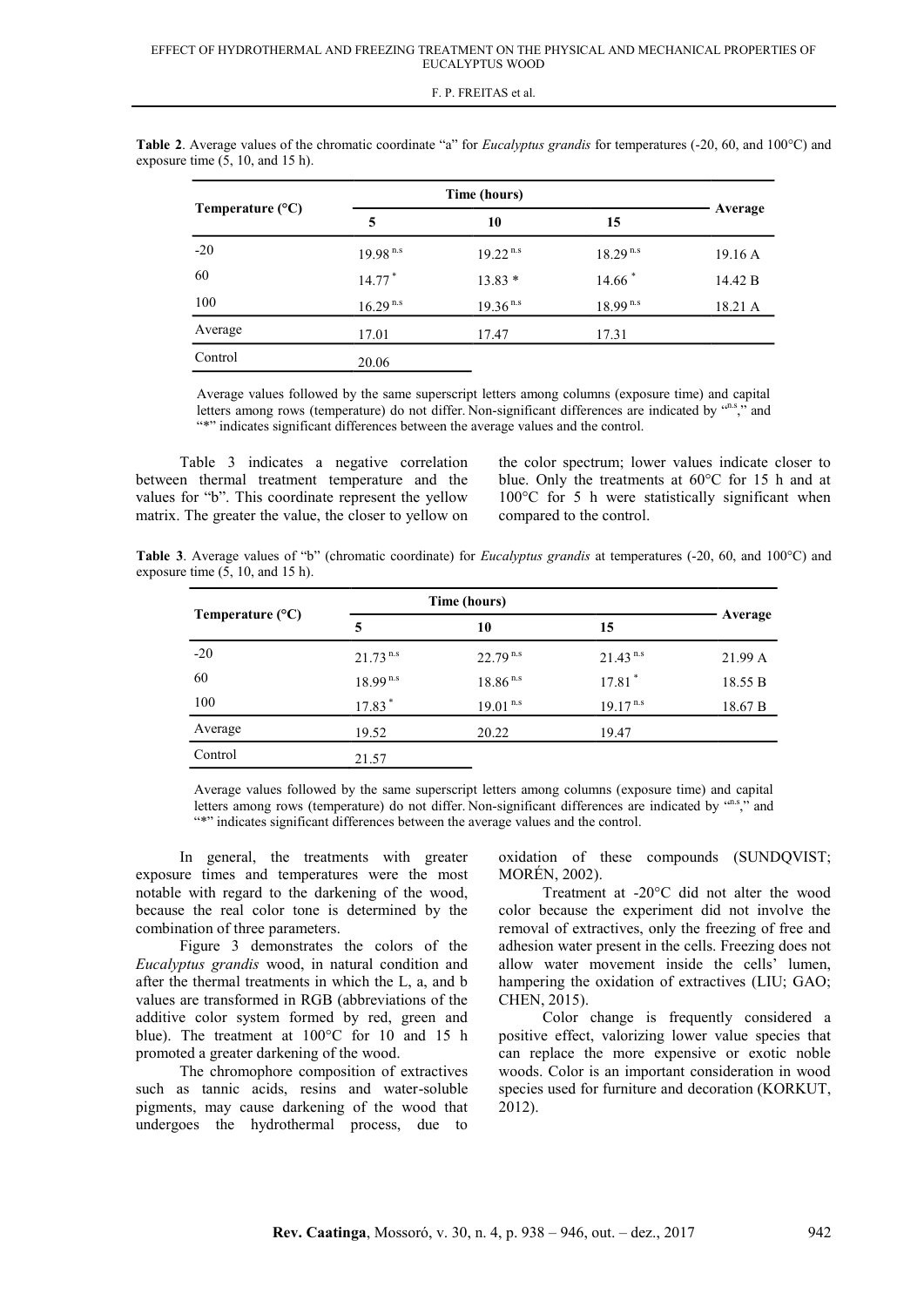

**Figure 3**. Representation of *Eucalyptus grandis* wood submitted to thermal treatment (temperatures: -20, 60, and 100°C and exposure time: 5, 10, and 15 h), and also the *in natura* wood (control).

Physical and mechanical properties

Variance analysis indicates that there is no significant effect of thermal treatment on basic wood density. The average density value of the thermal treatments was  $0.526$  g cm<sup>-3</sup> and  $0.525$  g cm<sup>-3</sup> in the control.

The adopted treatment temperatures in the present study were not high enough to degrade the structural components of the wood. Consequently, there neither significant mass loss that could cause a reduction in density nor an alteration in the proportion of mass to volume. The biomass is altered drastically when exposed to temperatures over 160°C, with the greatest loss of mass occurring at more elevated temperatures (LE VAN, 1992). Density may be altered if the mass or volume is altered, but if both remain constant, density is maintained. Density is an important property that relates dry mass and volume, and is directly related to several other important properties, such as mechanical resistance. Therefore, it is interesting to note that the thermal treatments reduced neither the density nor the mechanical resistance.

Variance analysis indicates that the hygroscopic balance moisture was affected by the treatments, based on the interaction between time and temperature of treatment (Table 4).

| Temperature $(^{\circ}C)$ | Time (hours)           |                          |                          |         |
|---------------------------|------------------------|--------------------------|--------------------------|---------|
|                           | 5                      | 10                       | 15                       | Average |
| $-20$                     | 14.1 Aa <sup>n.s</sup> | 14.0 Aab <sup>n.s</sup>  | 13.7 Ab <sup>n.s</sup>   | 13.9    |
| 60                        | 13.4 Ba*               | $13.7$ Aa <sup>n.s</sup> | 13.5 Aa*                 | 13.5    |
| 100                       | 12.8 Cb <sup>*</sup>   | $13.7$ Aa <sup>n.s</sup> | $13.7$ Aa <sup>n.s</sup> | 13.4    |
| Average                   | 13.4                   | 13.8                     | 13.6                     |         |
| Control                   | 14.1                   |                          |                          |         |

**Table 4**. Average values of hygroscopic balance moisture (%) for *Eucalyptus grandis* samples treated at varying temperatures (-20, 60, and  $100^{\circ}$ C) and exposure times (5, 10, and 15 h).

Average values followed by the same superscript letters among columns (exposure time) and capital letters among rows (temperature) do not differ. Non-significant differences are indicated by  $(ans, s)$  and  $(4*)$ indicates significant differences between the average values and the control.

The moisture balance of wood treated for 5 h differs significantly from the others, indicated by a reduction of this variable with an increase in temperature. The treatments at 60°C for 5 and 15 h, and 100°C for 5 h had significant changes when compared to the control.

The wood exhibits high hygroscopicity due mainly to the presence of hemicellulose, which is a branched chain polymer that is found only in amorphous regions, free hydroxyl groups and therefore, have great capacity for adsorbing humidity from the environment (BRITO, 2006).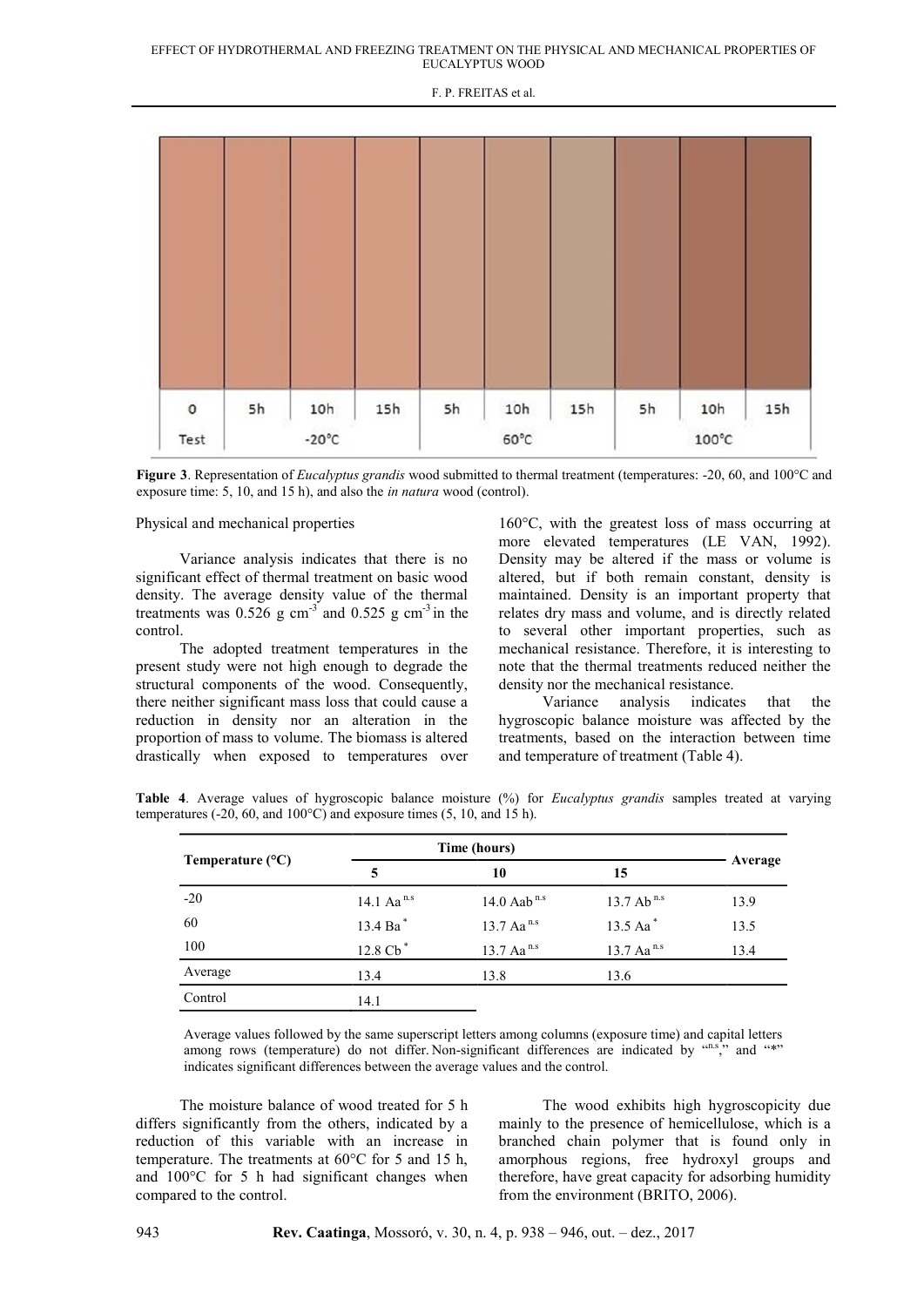The thermal treatments did not induce significant degradation of these polymers, because polymer degradation occurs at 140°C (GIRARD; SHAH, 1991). Nevertheless, the results may be due to the thermal treatment acting on the polymer regions of the wood. Polymer alterations may be caused by phenomena like recombination, substitution, chain breaking, or partial elimination of the OH groups present in the hemicellulose, resulting in a restriction of the capacity of the wood to exchange water with the surrounding environment (HOMAN et al., 2000). Another possibility is the removal of hydrophilic extractives from the water as a result of the hydrothermal treatments, which may

contribute to the capacity of the wood to adsorb humidity.

Variance analysis indicates that the retraction of the longitudinal direction was not affected by the treatments. The average values determined for the thermal treatments and the control were 0.326% and 0.346%, respectively.

Variance analysis indicates that the retractions of the tangential and radial planes were affected by thermal treatment. In the tangential plane, there was significant correlation between time and temperature; there was only an isolated effect of these variables in the radial plane (Tables 5 and 6).

**Table 5**. Average values of the tangential plane retraction (%) for *Eucalyptus grandis* exposed to temperatures (-20, 60, and 100 $^{\circ}$ C) at varying exposure times (5, 10, and 15 h).

| Temperature( ${}^{\circ}C$ ) | Time (hours)           |                          |                          |         |
|------------------------------|------------------------|--------------------------|--------------------------|---------|
|                              | 5                      | 10                       | 15                       | Average |
| $-20$                        | 7.94 Aa <sup>n.s</sup> | $7.98$ Aa <sup>n.s</sup> | 7.93 Ba <sup>n.s</sup>   | 7.95    |
| 60                           | 7.77 Aa <sup>n.s</sup> | 8.39 Aa <sup>n.s</sup>   | $7.86$ Ba <sup>n.s</sup> | 8.01    |
| 100                          | 7.99 Ab <sup>n.s</sup> | 7.73 Ab <sup>n.s</sup>   | $9.19$ Aa <sup>*</sup>   | 8.28    |
| Average                      | 7.90                   | 8.03                     | 8.31                     |         |
| Control                      | 7.90                   |                          |                          |         |

Average values followed by the same superscript letters among columns (exposure time) and capital letters among rows (temperature). Non-significant differences are indicated by "n.s," and "\*" indicates significant differences between the average values and the control.

Table 5 indicates a significant difference between the temperatures only when the wood was exposed to the treatment for a period of 15 h, or only for samples treated at 100°C. The average value of the treatment at 100°C for 15 h differ from the other, being the only one to present significant difference when compared to the control, having higher retraction.

There was notable variation in results between the temperatures and the exposure times (Table 6). Among the test temperatures, the treatments at 60°C presented lower retraction in the radial plane. Among the exposure times, the wood exposed for 5 and 10 h presented lower retractions as well. The treatment results did not differ from the control, being the lowest retraction in the radial plane the treatments at -20°C exposed for 5 and 10 h when compared to the control. It is likely that water present in the wood freezes, causing an expansion of the cells' lumen that can generate stress in the cellular walls, thus making them more rigid and reducing contraction (LIU; GAO; CHEN, 2015).

The greater retractions in the tangential and radial planes occurring with treatments of higher temperature and more time can be explained by the

structural reassignment of linkages, making them tighter, and consequently reducing the wood volume. This alteration in the final volume was due to the increase in retractability. An error in sampling and the difficulty in representing heartwood can contribute to the alteration of wood retractability. In general, the wood retraction in the tangential and radial planes does not show great variation.

Kollmann and Cotê Junior (1968) claimed that the difference between radial and tangential retractability, rather than explained only by the restrictive influence of the radius in the radial direction, may also be explained by the helical arrangement of the microfibrils in the tangential and radial walls. Varying behaviors and movements caused by the different kinds of links present in each wood plane. The longitudinal plane is the most stable, followed by the radial and then the tangential. The longitudinal plane shows the lowest retraction percentage when compared to the others.

Variance analysis indicates that the compression resistance parallel to the fibers was not influenced by the treatments. The average values for the thermal treatments were 53.13 and 53.00 MPa for the control, respectively.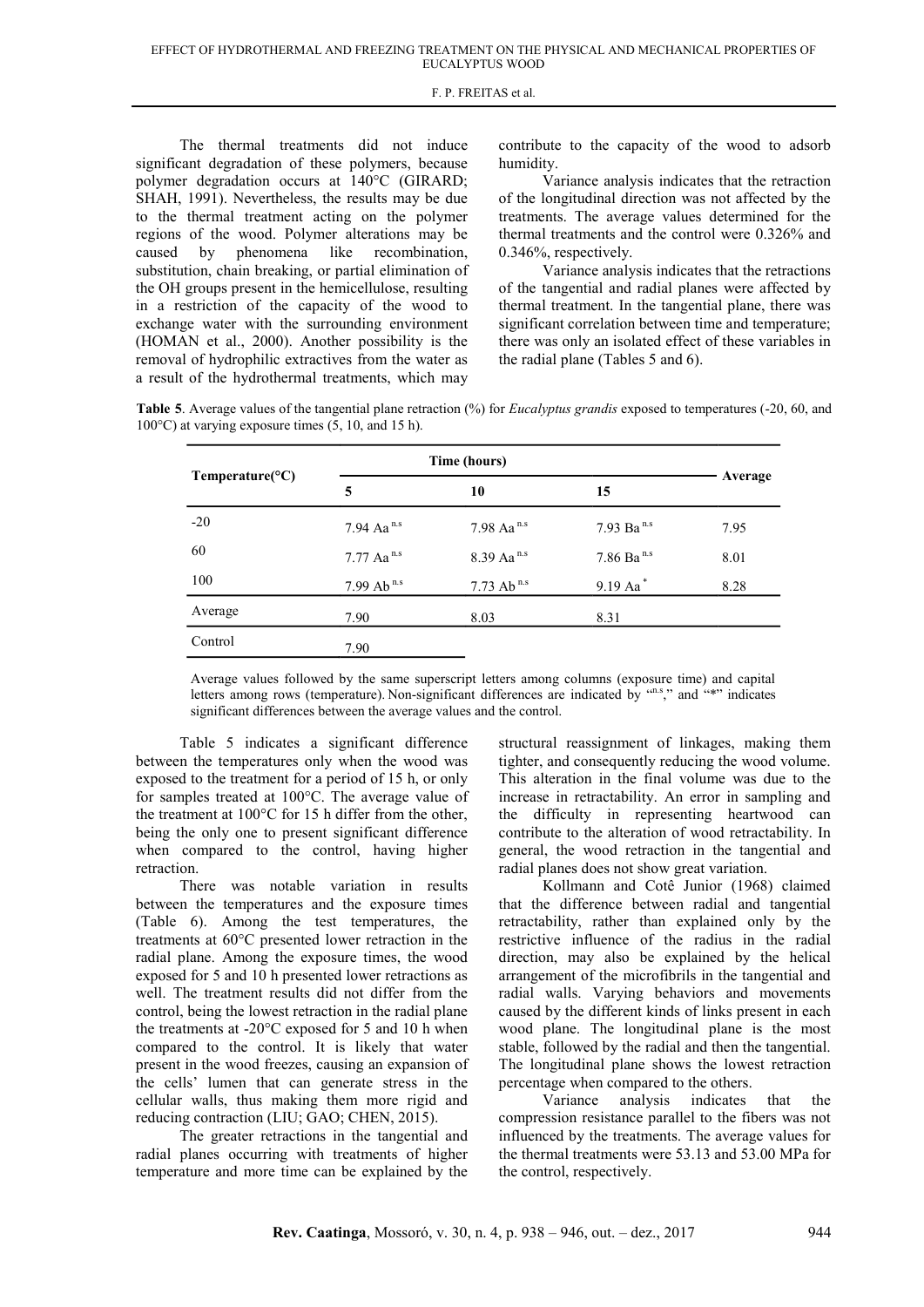|  |  |  | F. P. FREITAS et al. |  |  |
|--|--|--|----------------------|--|--|
|--|--|--|----------------------|--|--|

| Temperature( ${}^{\circ}C$ ) | Time (hours) |              |              |         |
|------------------------------|--------------|--------------|--------------|---------|
|                              | 5            | 10           | 15           | Average |
| $-20$                        | $6.68^{n.s}$ | $7.10^{n.s}$ | $7.39^{n.s}$ | 7.06 A  |
| 60                           | $6.30^{n.s}$ | $6.42^{n.s}$ | $6.33^{n.s}$ | 6.35 B  |
| 100                          | $6.87^{n.s}$ | $6.99^{n.s}$ | $8.08^{n.s}$ | 7.29A   |
| Average                      | 6.62 b       | $6.84$ ab    | 7.24a        |         |
| Witness                      | 7.22         |              |              |         |

Table 6. Average values of the radial plane retraction (%) for *Eucalyptus grandis* exposed to temperature (-20, 60, and 100°C) and exposure times (5, 10, and 15 h).

Average values followed by the same superscript letters among columns (exposure time) and capital letters among rows (temperature) do not differ. Non-significant differences between the average values and the control are indicated by "n.s."

Variance analysis also indicates that the resistance to static flexion was not affected by the treatments. The average values of modulus of elasticity (MOE) and modulus of rupture (MOR) for the treatments were 7243.00 and 82.00 MPa, respectively. For the control, the average values of MOE and MOR were 6988.00 and 89.00 MPa, respectively.

The treatments at 60 and 100°C did not degrade the basic compounds of wood, such as cellulose, hemicellulose, and lignin, and thus did not alter the density and mechanical resistance of wood. The treatment at -20°C caused only internal freezing of the free and adhesive water present in the cells.

Other analyses, such as tomography, will allow for the visualization of additional effects of thermal treatments, for example, internal collapse, fissures, and cracks, which are visually undetectable.

# **CONCLUSION**

Independent of the exposure time, the treatments at 100°C were optimal for the homogenization and darkening of the wood surface, in addition to reducing the hygroscopicity without altering the density and mechanical resistance of the wood.

# **ACKNOWLEDGEMENTS**

The authors are grateful to the Minas Gerais State Agency for Research and Development (FAPEMIG), Coordination for the Improvement of Higher Education Personnel (CAPES), *National Council for Scientific and Technological Development* (CNPq), and Microscopy and Microanalysis Center of Universidade Federal de Viçosa (NMM/UFV).

### **REFERENCES**

ASSOCIAÇÃO BRASILEIRA DE NORMAS TÉCNICAS - ABNT. **NBR 11941**: Madeira: determinação da densidade básica. Rio de Janeiro, 2003. 6 p.

ASSOCIAÇÃO BRASILEIRA DE NORMAS TÉCNICAS - ABNT. **NBR 7190** - Projeto de estruturas de madeira. Anexo B – Determinação das propriedades das madeiras para projetos de estruturas. Rio de Janeiro, 1997. 107 p.

BRITO, J. O. et al. Desidade básica e retratibilidade da madeira de Eucalyptus grandis, submetida a diferentes temperaturas de termorretificação. **Revista Cerne**, Lavras, v. 12, n. 2, p. 182–188, 2006.

CARVALHO, A. G. et al. Wood hydrolysis & color, **Bioresources**, Raleigh, v. 9, n 4, p. 7234-7242, 2014.

CARVALHO, A. G. **Efeito do tratamento hidrotérmico de partículas "stands" nas propriedades de painéis OSB**. 2015 73 f. Tese (Doutorado em Ciência Florestal: Área de concentração em Tecnologia de produtos florestais) - Universidade Federal de Viçosa, Viçosa, 2015.

GIOVANELLA, R.; MUNIZ, G. I. B. de. **Floresta**, Curitiba, v. 40, n. 2, p. 311-318, 2010.

GIRARD, P.; SHAH, N. Developpement of torrefied wood, an alternative to charcoal for reducing deforestation. **REUR Technical series**, Yalova, v. 20, n. 1, p. 101–114, 1991.

HOMAN, W. et al. Structural and other properties of modified wood. In: WORLD CONFERENCE ON TIMBER ENGINEERING, 1., 2000, Whistler. **Anais…** Whister, 2000, p. 3511-3518.